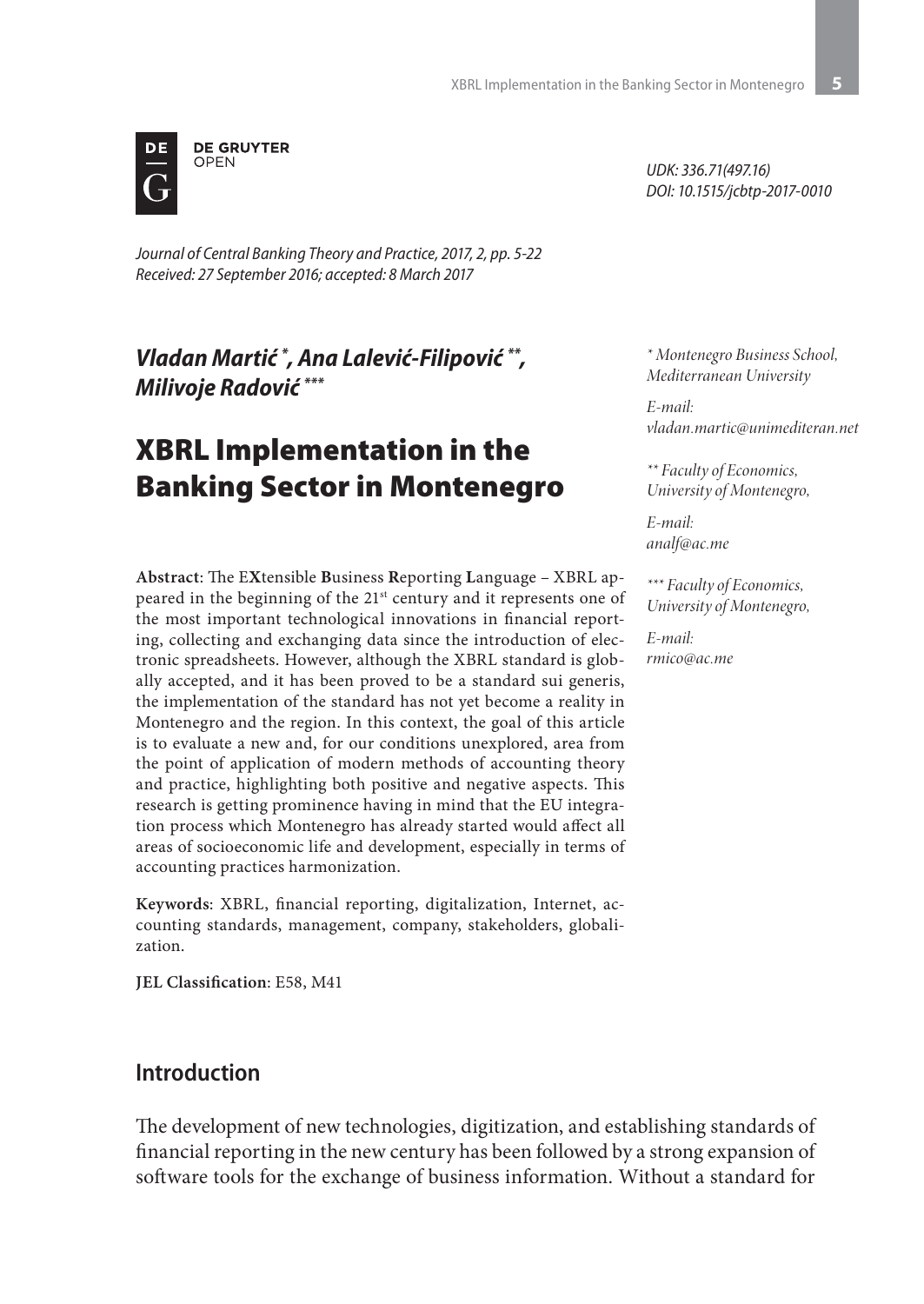the exchange of information, the accounting profession had long been plagued by inefficient reporting processes based on a number of different software applications. As a result, financial statements were produced in different formats, which was an essential problem since identical data existed in different formats (*pdf, xls, html, doc* and others) that were mostly mutually incompatible. The exchange of information is still done over the human-computer-human interface, that is, with human participation which is subject to errors and the need to re-key data.

At the end of the 1990s, the *Extensible Business Reporting Language - XBRL* appeared for the exchange of structured business information via the Web and was widely accepted by the international accounting community. Basically, the application of XBRL, which is often called the bar code for financial reporting - is a sort of a solution to a pre-formulated problem, since this standard allows different operating systems to effectively bridge the gap in the exchange of business information, with a significant reduction in professional engagement.

Efforts toward establishing a standard for the preparation and exchange of business information, sponsored by the American Institute of Certified Public Accountants – AICPA date back to 1999 when the first meeting of the Steering Committee of the XBRL organization was held. Although not the first, certainly one of the key implementations of XBRL as a global standard was the adoption of standards by the Security Exchange Commission - SEC. In June 2009, more than 500 companies started submitting financial reports in this format, and this number was only to grow in the following year to about 1800, and subsequently to as many as 12,000 companies (XBRL International Inc., 2008). *Debreceny* (2010) describes it as the most significant change in financial reporting in the last two decades.

The professional literature but also the state of the market suggest that the XBRL standard has been accepted on a global scale and that it has very quickly assumed a dominant role in many economies. However, despite this being an era of software tools and techniques that we are constantly bombarded with by consulting companies and accounting software manufacturers, it is a fact that, unfortunately, the implementation of this standard has not yet come to life in Montenegro and that there is a low level of knowledge in general about this standard.

The Central Bank of Montenegro (CBCG) is the regulator of the banking system and, in accordance with that function, it adopts secondary legislation and initiates the adoption of laws governing the banking industry (Vučinić, 2015, p.67). Given the importance of the CBCG, the authors think that the topic very interesting and current.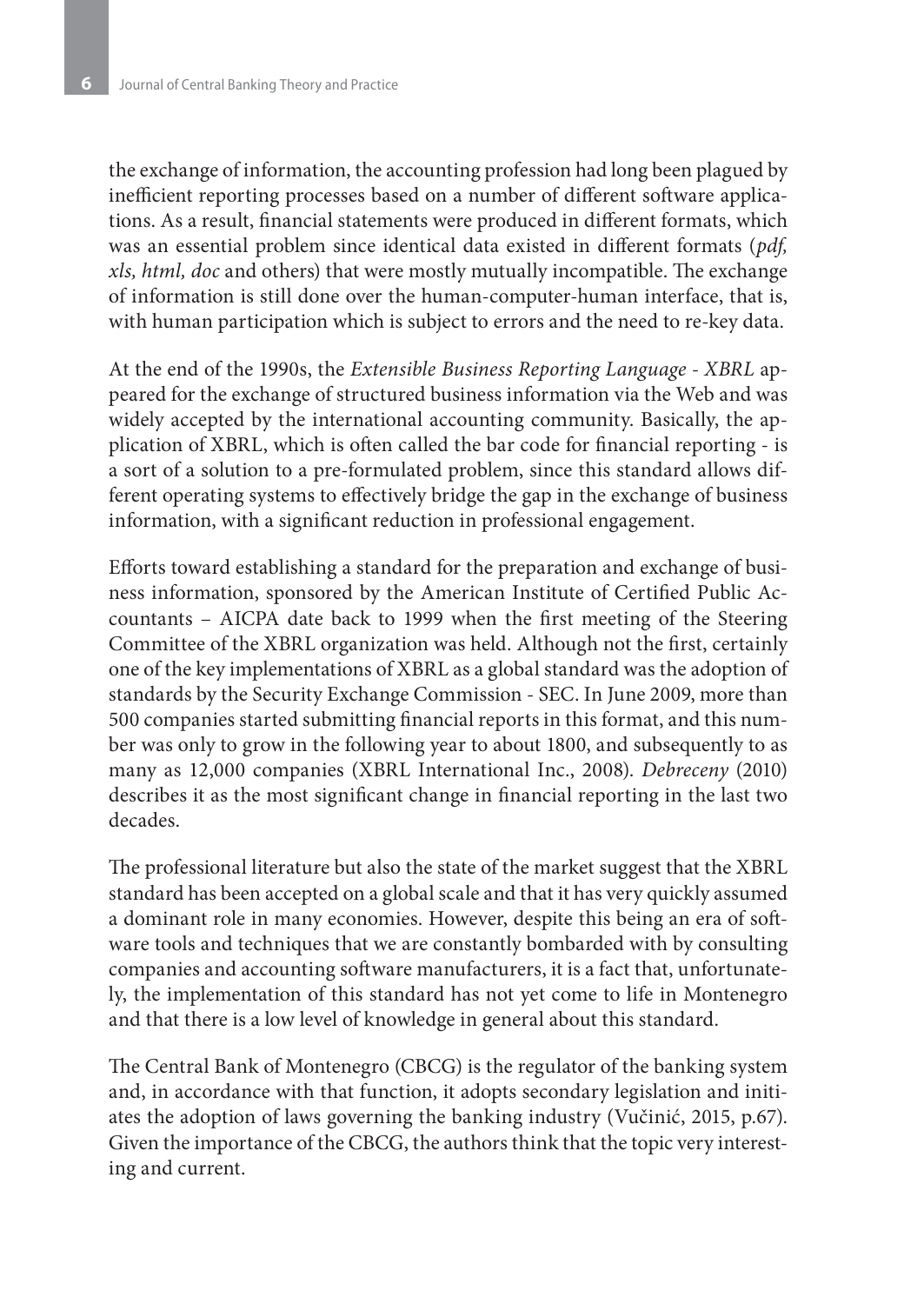The remainder of the article is organized as follows: in the next section a brief overview of XBRL is provided. Description of benefits of the XBRL and a comparative review of XBRL implementation on a global level - with the analysis *of possibility implementation of the XBRL in the banking sector in Montenegro* - results in the subsequent section. This is followed by a description of the research methodology, with the results in the subsequent section. Finally, the last section concludes the article with a discussion of the results, conclusions, and further remarks.

# **1. Overview of XBRL**

Although the term business reporting is encountered in the very name of the XBRL, which is undoubtedly one of the main aspects of its function, it is clear that it has a much wider application. If reporting is viewed as a subset of the exchange of business information, the XBRL can be defined as (XBRL, 2008):

- A standard based on an open code, independent of any software manufacturer - which offers a wide range of advantages in the storing, handling and analysis of data;
- The extension of XML intended for the electronic exchange of business information;
- An international non-profit consortium of more than 600 members professional federations, companies, regulatory agencies gathered for the tasks of the creation, maintenance and promotion of a uniform standard for the exchange of information;
- A global agreement on the concept of the exchange of business information and rules;
- A new way of distributing and modelling business information, which completely relocates business reporting onto the Internet.

It is obvious that these definitions explain the XBRL from different aspects, including inevitably of its technical elements. However, for the purposes of this paper, we will only deal with the business aspect of this standard, without ignoring the fact that this has been one of the most important technological innovations in financial reporting, and the collection and exchange of data since the invention of electronic spreadsheets.

In this sense, the XBRL can be defined as an open international standard, independent of the information platform, for timely, accurate, and efficient electronic data collection and storage, and for the manipulation and exchange of finan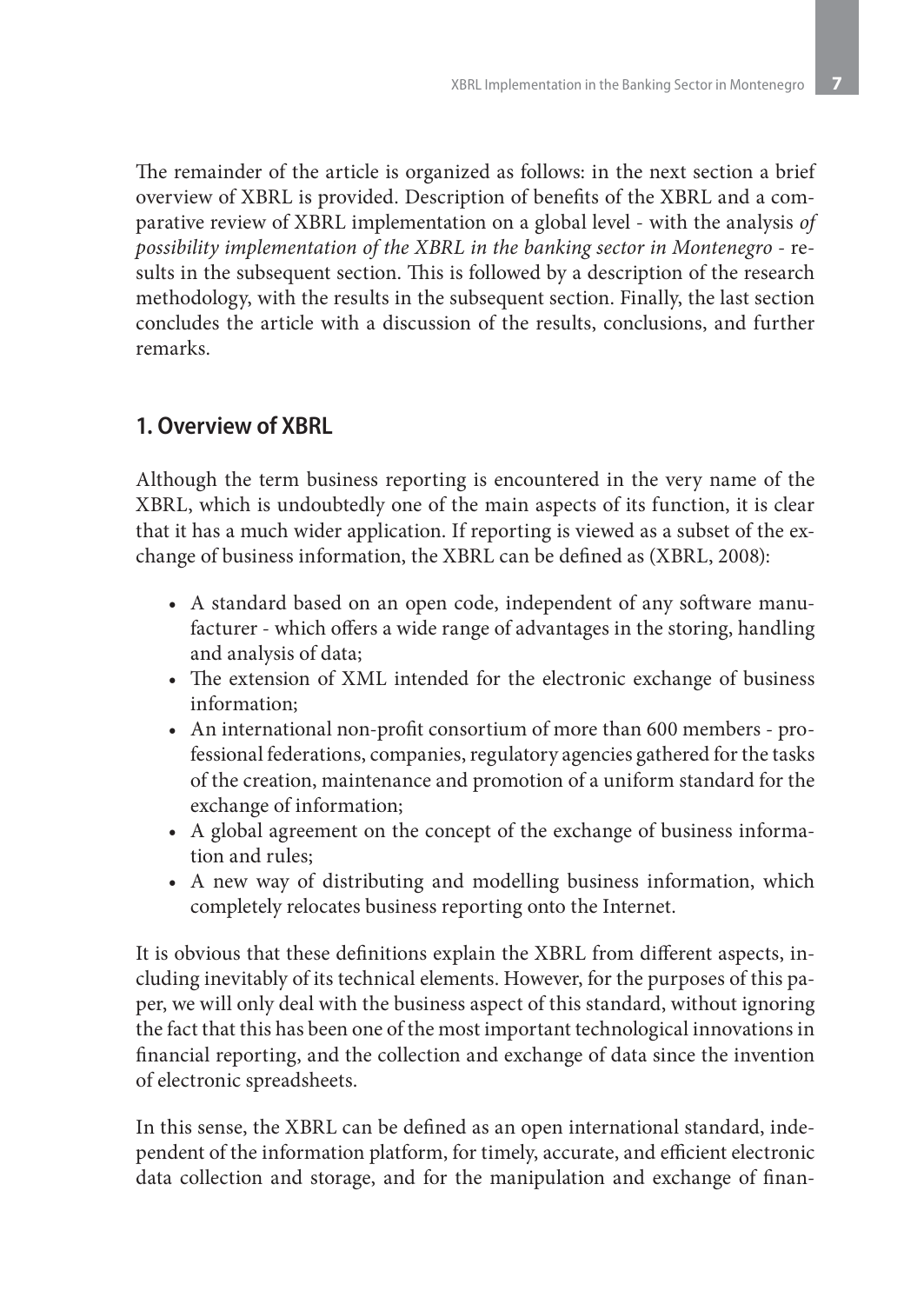cial and business statements and data. Although it is primarily used in financial reporting today, it can equally be used in non-financial reporting. In fact, the XBRL is also used in the new stage of evolution of corporate reporting - integrated reporting, which, in addition to financial reporting, includes a specific form of non-financial reporting on sustainable development, and corporate social responsibility (Malinić, 2013).

Basically, the idea on which the XBRL is based is very simple. Instead of treating data as the blocks of text, every single position in the statement receives an appropriate label (*tag*) that adds meaning and context to data, which enables the more effective manipulation, storage, and sharing of computer applications via the Web. Tags are often compared to, and identified with, bar codes on products which once completely redefined the trade process. To be specific, the XBRL is based on the mapping of each position in the financial document which is called the *XBRL Instance* and which represents a unique type for various forms of digital accounting reports. The positions marked in such a way are precisely defined in dictionaries, referred to as *Taxonomy*. It is important to emphasize that taxonomy does not represent an integral part of the digital financial statement, but is a database on the basis of which multiple statements are created. Taxonomies can be located on the Web or within a company's intranet. This type of standardization and exchange of data significantly increases the flexibility and speed of data manipulation, and reduces the need for data re-entry (re-keying) while preparing the statements for each user in the chain of reporting. It is simply enough to create one statement in the XBRL, which can then be distributed via the Web for multiple use (*a press statement, website, submission to regulatory and/or tax authorities, and the like*).

### **2. XBRL Benefits**

Even though it offers benefits, which are reflected for all actors in the chain of business information exchange, if we would like to present the key benefits of XBRL in only one figure - which would thus recommend it for the implementation in a specific organization - it would look as shown in figure 1 [*Hoffman 2010*]: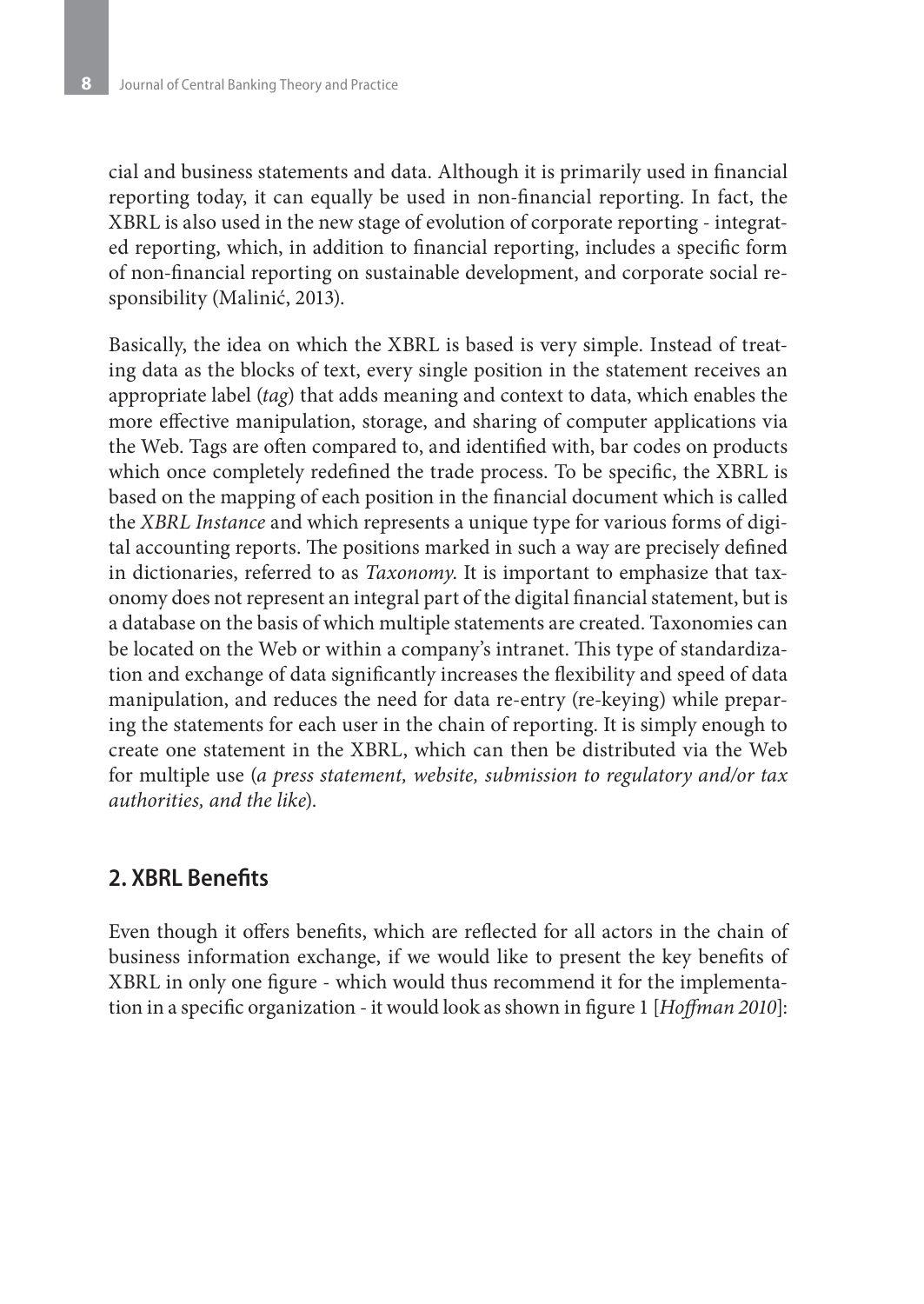Therefore, a comparative review points out significant advantages of the XBRL, which are reflected in the savings in costs and time through the automation of processes that generate a lower added value and which are more susceptible to errors of human intervention (for example, *the collection and re-entry of data, or the preparation of statements*), compared to those processes of high added value. The XBRL application completely redefines accounting practice where a high level of analyses and consultancy services is increasingly required with the aim of providing adequate information support in decision-making, instead of the past *fee-for-service* approach.



**Figure 1: Current versus XBRL-based information exchange model**

The American Institute of CPAs (AICPA) indicates benefits and potential uses of XBRL (*https://www.aicpa.org/InterestAreas/FRC/AccountingFinancialReporting/ XBRL/Pages/BenefitsandPotentialUsesofXBRL.aspx* (downloaded on 23.02.2017):

- business reporting and exchange of information within all types of regulators, including tax and financial authorities, central banks, and governments;
- filing of loan reports and applications;
- credit risk assessments;
- authoritative accounting literature, providing a standard way of describing accounting documents provided by authoritative bodies.

Finally, the XBRL has the potential to upgrade the *one-size-fits-all* approach in financial reporting through the *á la carte* choice of financial information.

### **3. XBRL implementation on a global level - comparative review**

After we presented the conceptual framework of XBRL and its main features, components and benefits, in the context of more topical and deeper consideration, below we will examine in more detail some of the most important projects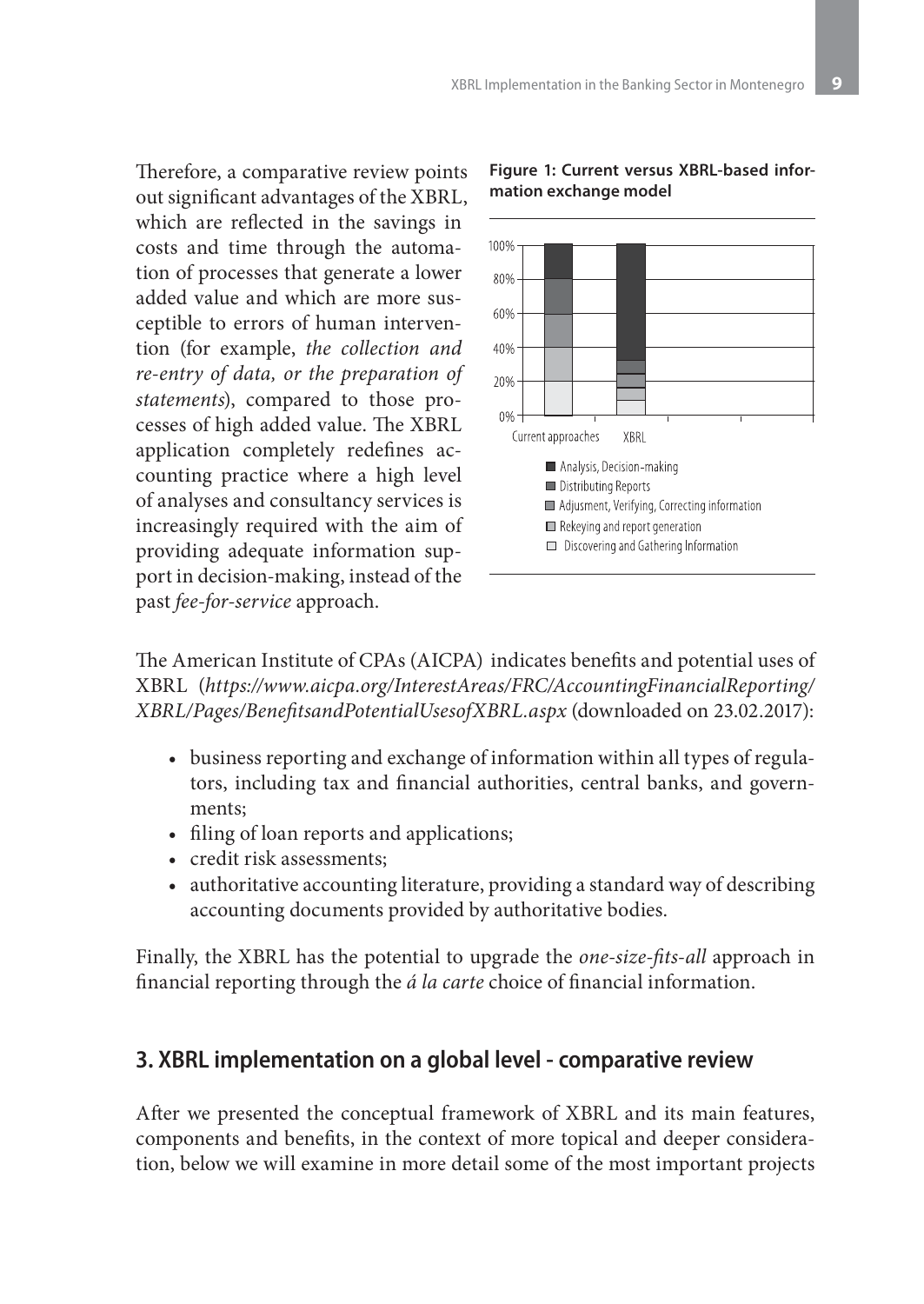of the XBRL standard implementation. The XBRL implementation is likely to follow the path of *XML* and *HTML* - so standards are firstly adopted by supervisory and regulatory bodies, and then they are quickly accepted by an increasing number of business users. Through the comparative method we will point out the situation and perspectives with regard to the adoption of the XBRL standard at the global and national levels, which will allow us to see how to implement and use this standard.

Although not the first, but certainly one of the key implementation of XBRL as a global standard, is the adoption of standards by the U.S. **Securities and Exchange Commission**. After the successful implementation and pilot testing, the SEC obliged all public companies to submit financial reports in the XBRL format (*SEC, 2009*). There is no doubt that this will be a significant impulse and will greatly change the world of financial reporting, and lead to the complete digitization and relocation of financial reporting on the Web.

**Standard Business Reporting - SBR.** In 2007, in its project of a Standard Business Reporting, the Australian Government funded the first phase of XBRL implementation as a standard way of communication between the government and companies, as well as between government agencies. It is expected that this project will reduce the cost of companies up to 25%, or more than one billion dollars annually (*Standard Business Reporting, 2012*). How successful is a project of the Standard Business Reporting is best illustrated by the fact that it gradually becomes a global approach to the XBRL implementation at the level of state administration, and that similar projects are already in progress in many countries, like the Netherlands, New Zealand, and Singapore.

**Accounting and Corporate Regulatory Authority** as the national regulator seeks to provide a reliable regulatory environment for businesses and public accountants in Singapore. In order to successfully respond to thus presented objectives, new demands and challenges of doing business, the ACRA has, starting from 2007, adopted the XBRL standard for corporate financial reporting (*ACRA, 2016*). Although the project of XBRL implementation in Australia and Singapore cannot be classified among the most significant in global terms, not in importance or scope, we believe that it provides useful guidelines for the application of this standard at the national level. This is primarily considering small costs for users in terms of compliance with regulatory requirements when creating and validating XBRL reports.

*Finally*, there are currently more than 150 projects around the world that promote or require the use of XBRL, including projects in the USA, China, Europe,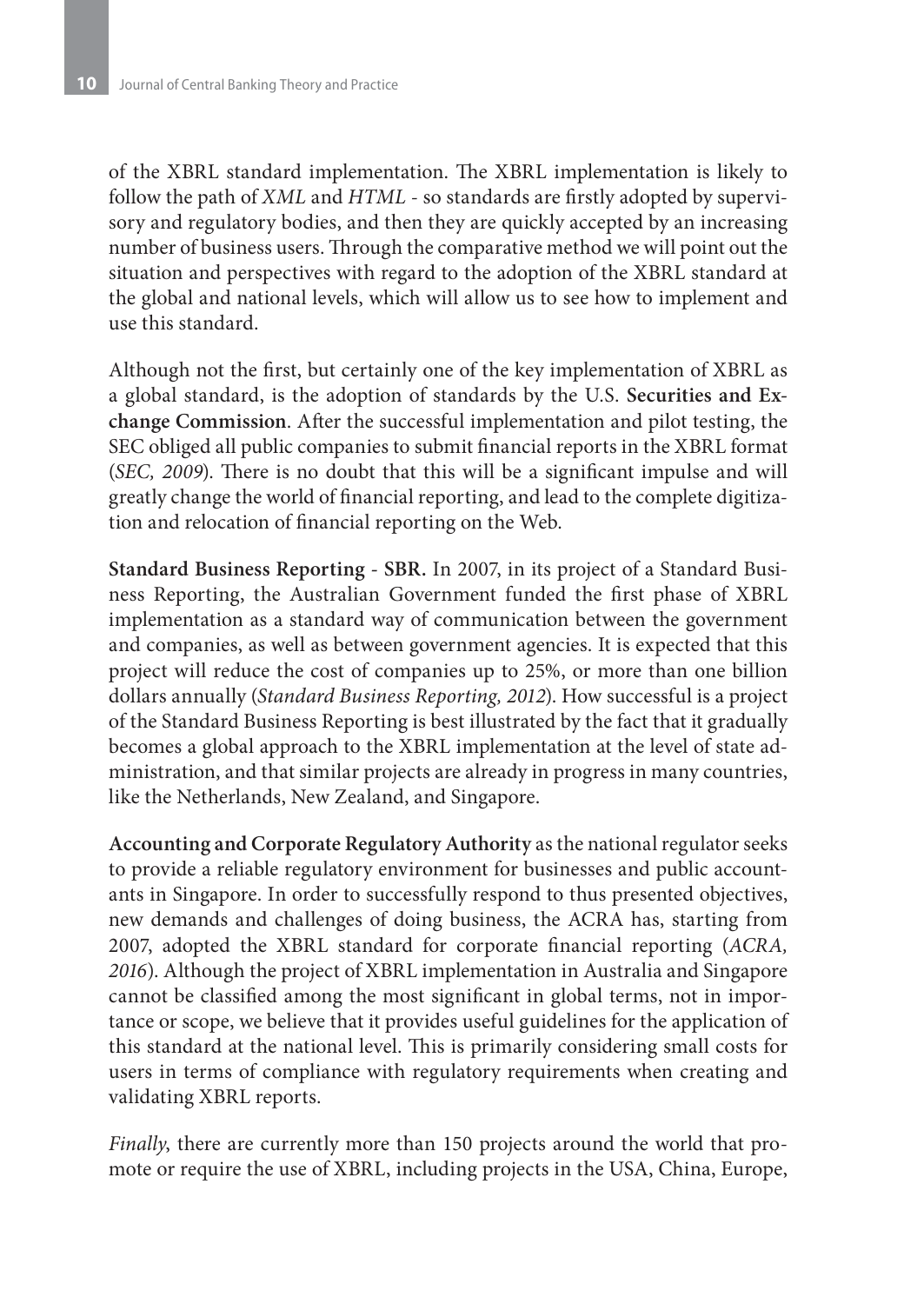and Australia. It is expected that the adoption of this standard and general digitization of financial reporting will spread in the coming period as a result of rapid development of the Internet technology and software tools that enable the creation of data and taxonomies in the XBRL.

### **3.1. Project implementation of XBRL by the Committee of European banking supervisors**

The Committee of European Banking Supervisors (CEBS 2015) is an independent body composed of senior representatives of central banks and supervisory authorities of the European Union founded by the European Commission in 2004 with the aim of:

- • *consultation and coordination on banking regulation and supervision in the EU,*
- • *Consistent implementation of EU Directives and convergence of financial*
- • *control practice by issuing non-binding guidelines, recommendations and standards,*
- Improving cooperation, including information exchange and training pro*grams.*

After 2004, the European Commission formally called on its members to register under the XBRL taxonomy of the Consortium and to work together to promote the standard; the CEBS has also recommended the adoption of XBRL standard. As a result, in late 2005, the Committee of European Banking Supervisors integrated the XBRL standard in the financial reporting framework. The main idea and purpose of this project is to enable comparability of financial statements and reporting to simplify cross-border credit institutions in order to integrate the European financial markets. In parallel with this project, the CEBS has started developing COREP / FINREP taxonomy that will be freely available to national regulators and institutions under supervision. Currently, taxonomies are made for both COREP (Basel II) and FINREP (Financial Reporting - IFRS) areas, which will enable further implementation of the XBRL. While this is not intended to prejudge the national decisions on the technical processes for the transfer of data to the supervisors - as the project is based on a voluntary basis – we have seen that the XBRL is already in use for financial and other reporting in most EU countries.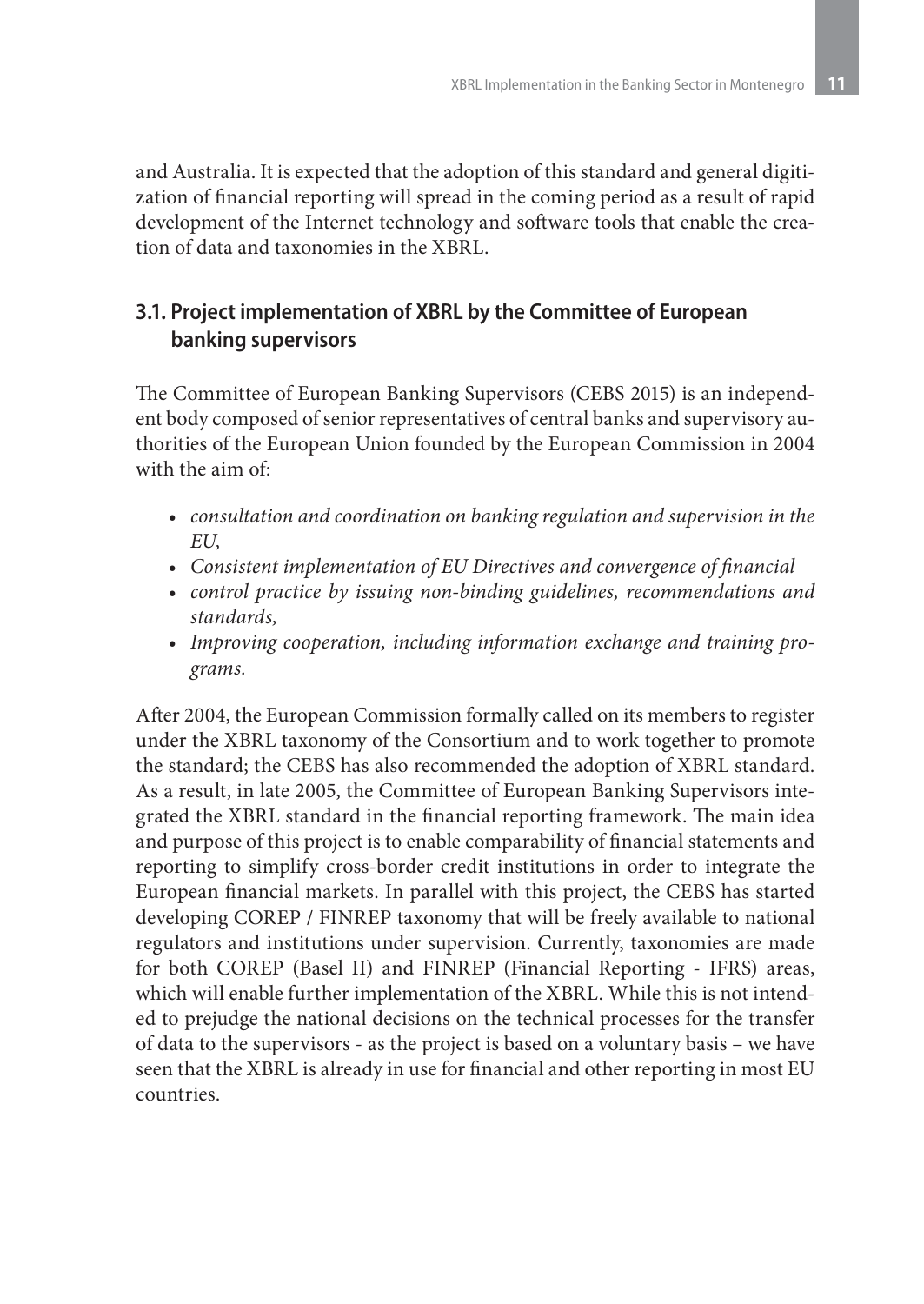Moreover, it is expected that the successful outcome of this project is to encourage the adoption of XBRL standards and result in a whole range of benefits (CEBS, 2015). The first is certainly the fact that XBRL enables the achievement of compliance on a uniform format for the exchange of business information while significantly reducing human involvement. In this way, the transfer of information to the regulator - supervisor significantly simplified compared to the use of different data streams and reporting standards, since they use a common reporting framework with a unique standard for data exchange.

In addition, the expected benefits of the project, including:

- Reducing costs, especially for smaller banks, taking into account the lower *costs of implementation thanks to the drafting of the financial statements on the basis of taxonomy that have been developed by the CEBS;*
- • *Increased cost-effectiveness of supervisory activities of the supervisor and more effective monitoring;*
- • *Optimization of data quality;*
- Reducing the mismatch between supervisory practices and national regula*tions and removing obstacles to financial integration with market at the EU level.*

In short, the compatibility of the format, content, and IT systems that support XBRL allows supervisors decentralized data collection; while on the other hand, it offers all the functionality of using a centralized database. Bearing in mind the objectives and expected benefits, appropriate criteria for evaluating achievements in connection with the project were defined during the initial stages. The initial phase was completed in late 2007, presenting the most important findings, conclusions and recommendations regarding the organization of the remaining part of the project (Annual Report, CEBS 2017).

It was concluded that the first step has been made to increase the comparability of financial statements to reach the convergence with information requirements of the EU member states. Although the convergence is achieved to a large extent, especially in the context of FINREP project, however, it was shown that significant differences remain within the COREP project. The current results are carefully evaluated in order to possibly further refine the program of work within the project.

In the second phase of the project, CEBS recommended the adoption of XBRL for financial reporting purposes, albeit still on a voluntary basis, where a project is revised in order to achieve greater progress in the convergence of financial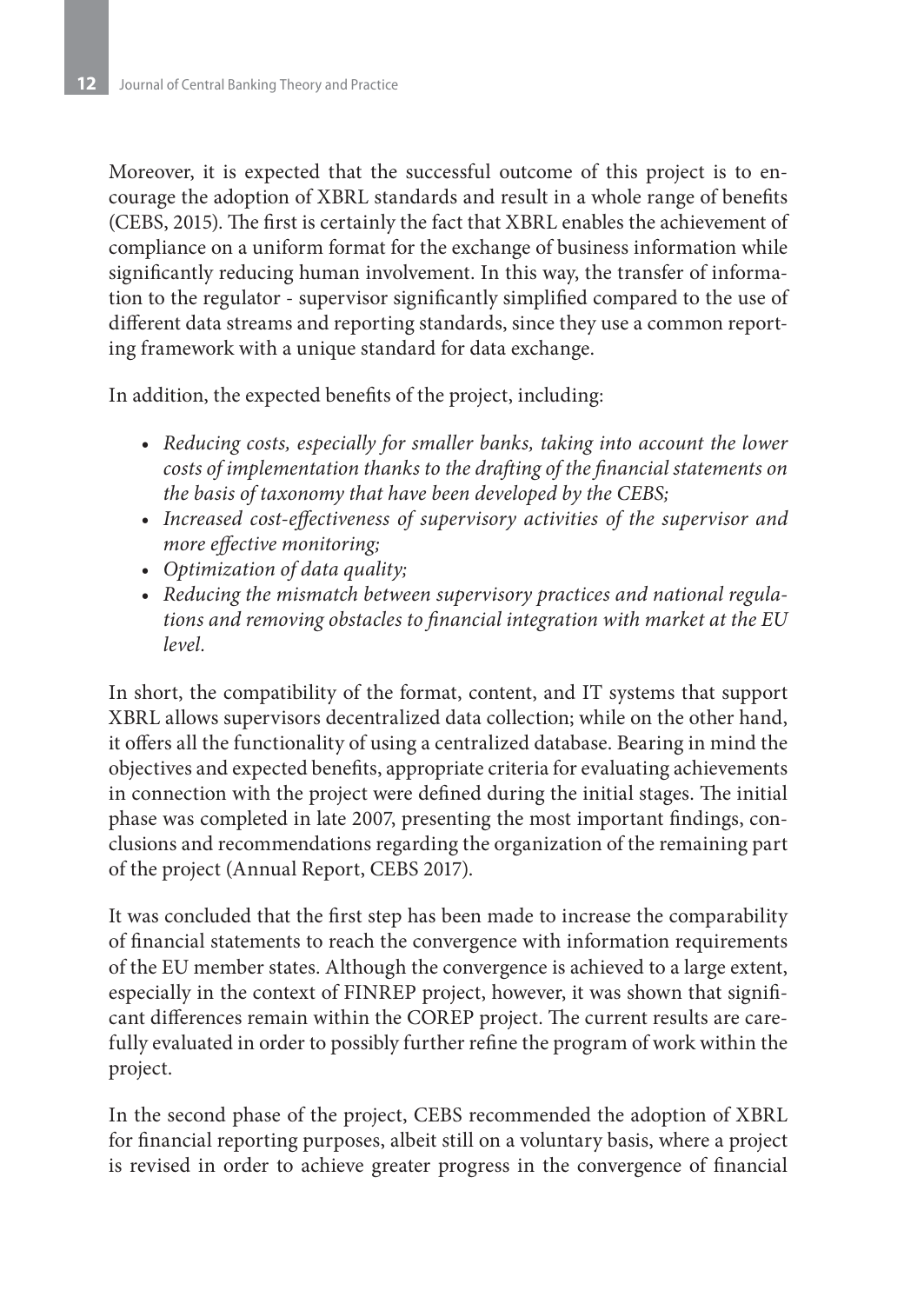reporting by banks. Furthermore, the project will be aimed at upgrading existing taxonomy, where the primary role of CEBS to provide its members any help for their adaptation to the specific reporting needs. In addition, special support will be focused on vocational training and skills development in the direction of strengthening the capacity for integrating XBRL standard.

As can be noted, it can be used to uniform data transmission in both business companies and with financial institutions. The CEBS have created two XBRL frameworks. The first called COREP (Common Solvency Ratio Reporting Framework) is designed for credit institutions and investment firms to report their solvency ratio according to the Capital Requirements Directives (CRD) 2006/48/EC and 2006/49/EC. The second called FINREP (Financial Reporting) is designed for credit institutions that use the International Accounting Standards (IAS)/International Financial Reporting Standards (IFRS) for their published financial statements. As we can see in literature, bank expects that by using XBRL it will be able to take advantage of clearly defined data definitions, strong validation rules, and clear visualisation structures to obtain high-quality reusable data.

However, regardless of the distinctions established, the results of the presented projects will undoubtedly encourage the application of this standard, both in banking and in other sectors. In support of this claim, we can cite the example of the World Bank, which published its annual sustainability report in the XBRL format, which will allow users to gain a clearer picture of the social, environmental, and economic aspects of its business. The World Bank is already using XBRL for the preparation of financial reports and analysis documents for the International Bank for Reconstruction and Development (IBRD).

# **4. The CBCG through the prism of accounting regulations**

The Monetary Council governed the National Bank of Montenegro from the moment the German Mark was adopted until the establishment of the Central Bank of Montenegro. This body enacted numerous regulations which enabled the German Mark to be fully accepted as the means for payments, accounting, and hoarding (Fabris, 2015, p.15).

The Central Bank of Montenegro (CBCG) is currently the only central bank that has identified the financial stability as its primary objective. This objective is defined in the Constitution of Montenegro and the Central Bank of Montenegro Law. It is established under the Law on the Central Bank of Montenegro in November 2000 and it started operating on 15 March 2001. The Constitution of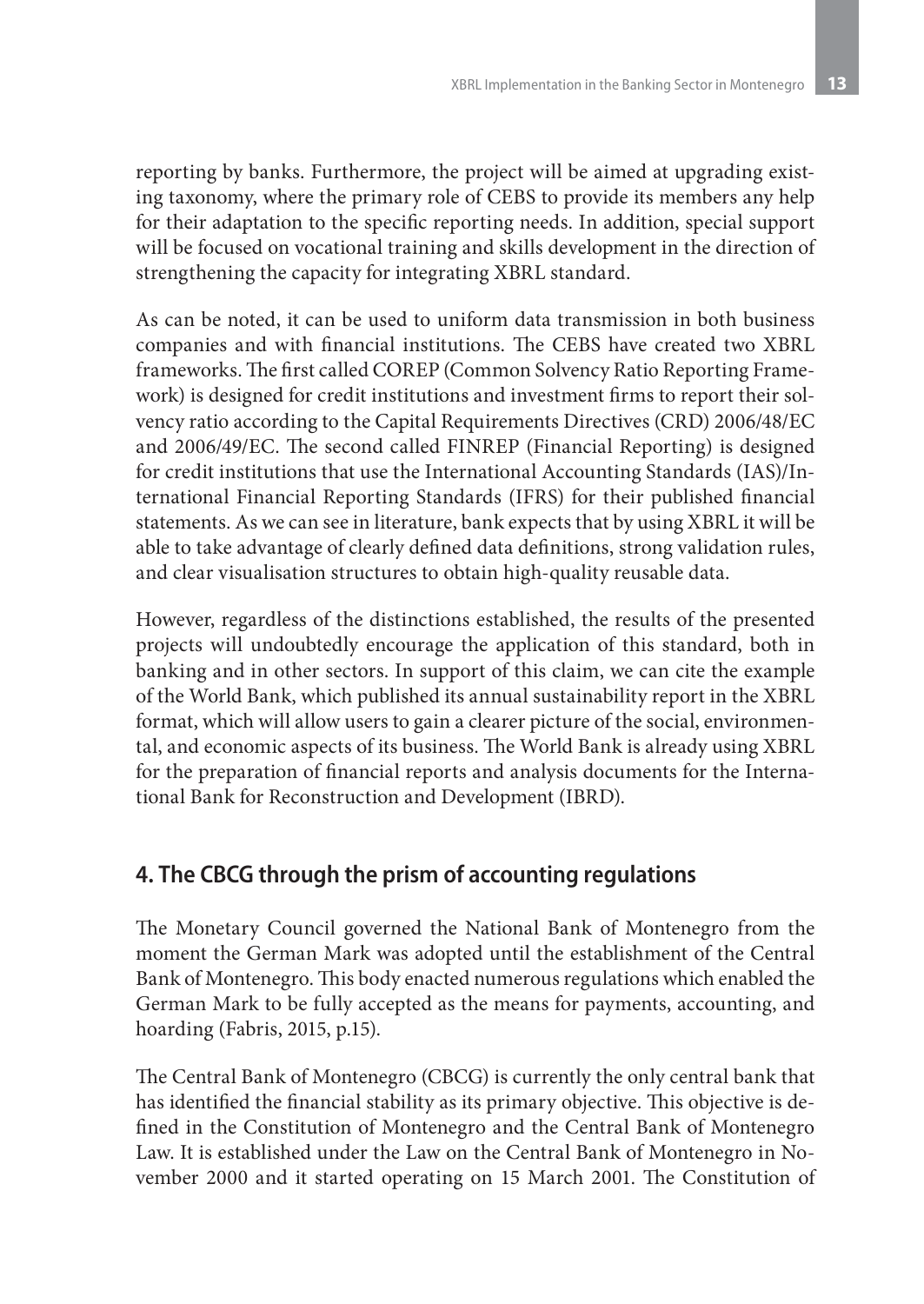Montenegro defines it as "an independent organization, responsible for monetary and financial stability and banking system" (CBCG Statute, 2013).

With the use of euro, the Central Bank does not have the issuing function. Pursuant to Article 5 of the CBCG Law, the Central Bank shall have the exclusive right to issue banknotes and coins in the event Montenegro decides to introduce a national currency (Vučinić, 2015, p.67).

In fulfilling the responsibilities assigned by the Constitution, the Bank, inter alia:

- • *supervises the banking system;*
- • *performs and supervises the interbank payment system in the country and abroad;*
- • *acts as the fiscal agent, banker and adviser to the state; and*
- performs regular macroeconomic analysis and provides economic policy rec*ommendations to the Government.*

However, the *Report on the Observance of Standards and Codes* - ROSC pointed to some limitations in the regulatory framework of Montenegro.

*This framework is not always consistent and limited human resources contribute to institutional weaknesses in some areas. This especially applies to the disposal of a government decision which the government body entrusted with regulatory jurisdiction.*

On the other hand, Montenegro's progress when it comes to financial reporting of banks was commended in the given report:

*The financial statements of banks that were reviewed were generally of good quality. This can largely be attributed to intensive direct (on-site) and indirect (off-site) control carried out by the Central Bank of Montenegro and the possible influence of foreign banks that own local banks. The quality of financial statements of several Montenegrin banks is comparable to the financial statements of banks of equivalent size in the European Union.*

Furthermore, activities of the CBCG in improving accounting and auditing practices and the implementation of the Strategy and Action Plan for the improvement of the quality of financial reporting in Montenegro are aimed at stimulat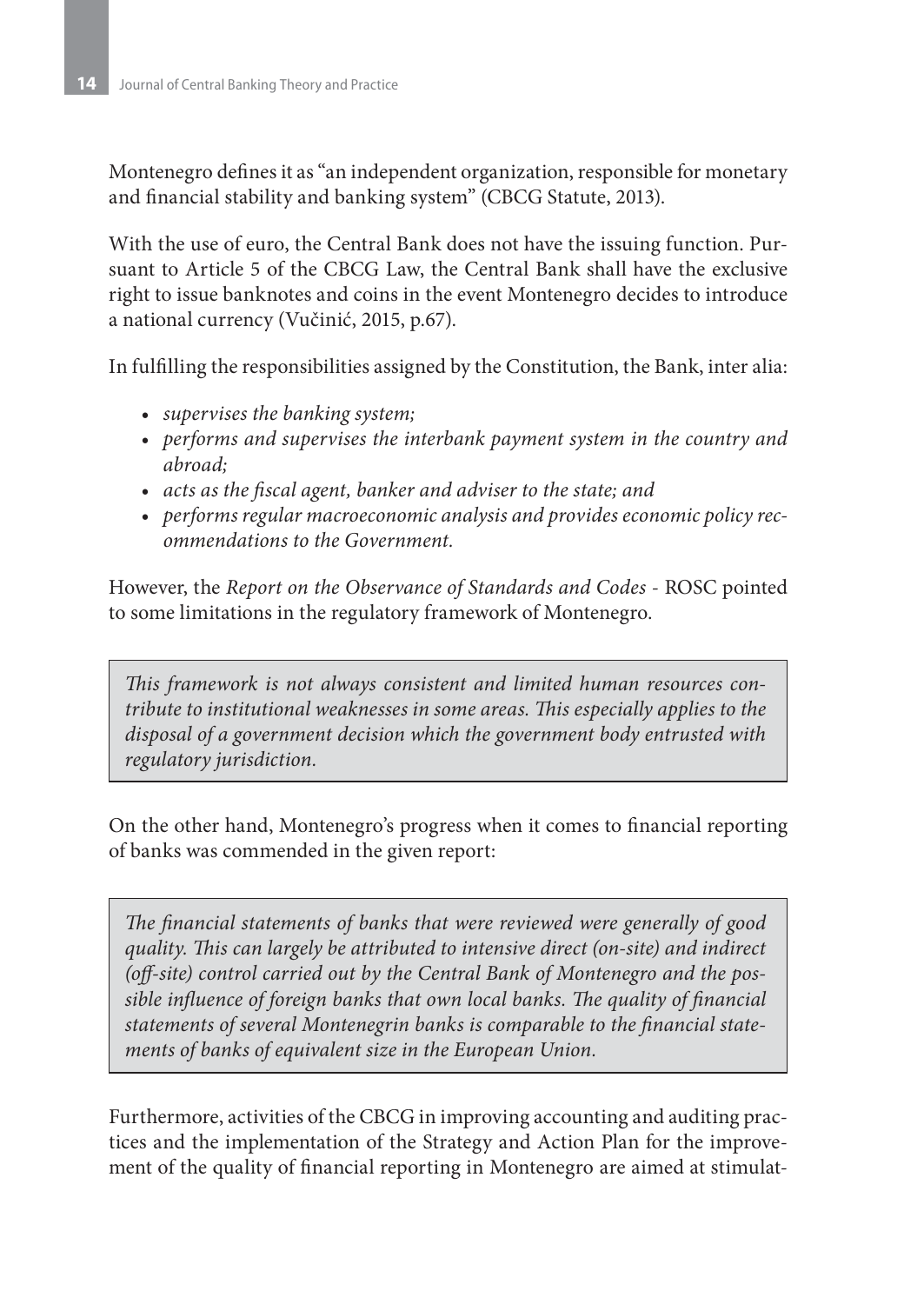ing the mechanisms of control in the area of financial reporting, organizing and improving the quality of internal audit in banks, as well as in the area of external audit. It has already been pointed out that, in accordance with Article 17 of the Accounting Act (OGM 052/16 as of 08.09.2016), which regulates the delivery of financial reports, banks must, in written and electronic form, compile and submit annual and quarterly financial statements to the relevant authorities, including the CBCG. The same article further states that the CBCG is obliged to publish financial statements on its website. More detailed content, deadlines, and manner of compiling and submitting reports under this article is to be specified in the Central Bank regulations.

Hence, the CBCG announced a decision on the content, deadlines and manner of compiling and submitting financial statements of banks ("Official Gazette of Montenegro", no. 15/12 and 18/13). The decision stipulates that banks are required to compile and submit financial reports to the Central Bank in electronic format, using the FIB form which is attached to this Decision as its integral part. Following the submission of financial statements, they are available on the website of the Central Bank, usually in Excel and PDF format.

Bearing in mind the basic features, it seems that in the case of the Central Bank, filing and disclosure of financial statements lack an active relationship with the global trends in terms of standardization of the transfer and exchange of business information. Attention is more or less focused on the presentation of data and not on their effective exchange. Negative implications of this attitude are generally known.

# **5. Research Methodology**

The aim of this study was to examine the *preparedness of the accounting profession for the implementation of XBRL*. The study used primary data source. The strategy for data collection was a structured Web survey, which was distributed electronically. All the professional accounting institutes in Montenegro helped with the survey distribution (*the Institute of Certified Accountants of Montenegro - ICAM, the Institute of Accountants and Auditors of Montenegro IAAM, and the Institute of Internal Auditors of Montenegro - IIAM*). The survey was sent to 904 e-mail addresses of accountants and auditors, members of all professional accounting associations in Montenegro. Since the XBRL standard focuses on financial reporting, accountants and auditors were chosen as the target group since they are, *inter alia*, primarily responsible for the implementation of a digital standard for financial reporting in their organizations.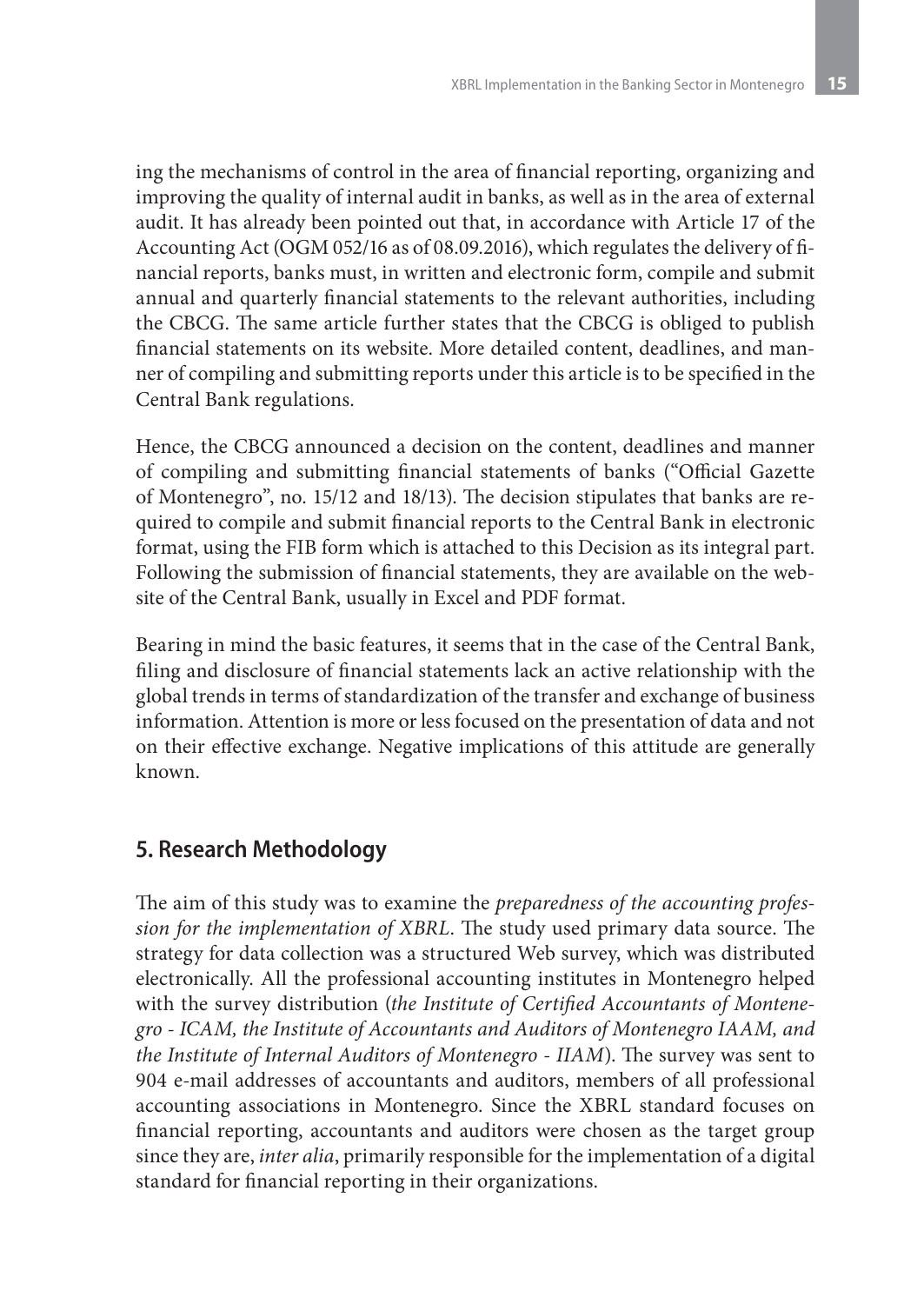Some 302 of the respondents answered the survey and thus the total response rate was 33%. We believe that the size of the sample is sufficient for carrying out a study, taking into account a comparative analysis of similar research at the international level. To support the claim that the response greatly exceeds international standards when it comes to the percentage of the collected responses with similar Web surveys, we can mention the fact that the rate of collected responses in relevant surveys was 2.2% *Steenkamp and Nel, 2.9% Nel and Steenkamp* or in the case of research in the region - 4.4%.

### **RESULTS**

**Figure 1: Company activity, independent analysis by the authors**



#### **Figure 2: Formats in which the financial reports are published on the websites**



### **A. Profile of the respondents**

The highest number of the respondents came from the service industries (50.8%), while the number of respondents coming from budgetary institutions (17.9%), production (12%) and finance (12.6%) is roughly the same. The smallest number of the respondents works in regulatory institutions (Figure 1).

### **B. Current financial reporting format**

This section presents the results of the current financial reporting format. The analysis shows that the largest number of listed companies publishes financial reports in PDF format (75%), more than 20% in Excel, while the lowest number of companies (4%) publishes their financial reports in Word.

Also, the format of the financial reports' publication may be presented according to the market segment to which the listed companies belong.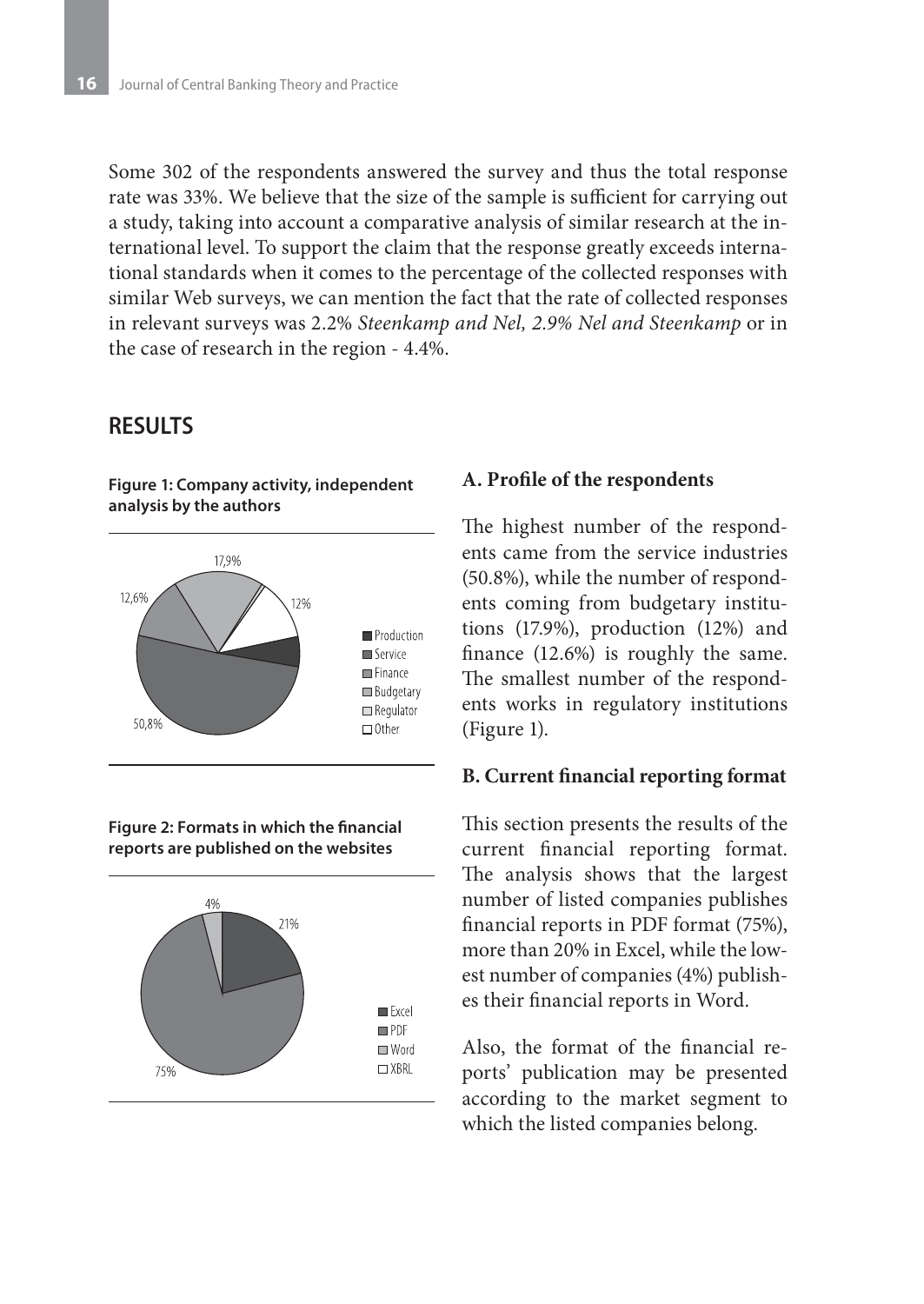No doubt the presented views offer detailed information about the formats in which financial reports are submitted and published, at the general level and at the level of individual market segments. Without going into more details on this issue, it seems that it is necessary to underline two key facts at this point.

*In the first place*, the financial reports are practically "locked" in the context of static formats such as *PDF, Excel or Word*, which prevents their effective exchange and causes a number of problems that occur during the collection and processing of data and reports, and about which we have detailed talk. *On the other hand*, in spite of convinc**Figure 3: Formats of the financial reports' publication by market segment**



ing arguments that the benefits of using XBRL reflect on all stakeholders in the chain of business information exchange - both at the level of business organizations and the level of regulatory institutions - this study shows that none of the listed companies has implemented XBRL. Also, there is not any information on the adoption of this standard on websites of the analysed companies.

### **C. The level of knowledge of XBRL among accountants in Montenegro**

As regards the general knowledge of XBRL and the benefits it provides, slightly more than 80% of the respondents (247) answered negatively to the question *Are* 

*you familiar with the substance and the effect of XBRL*, while only 17.9% (54 respondents) had adequate knowledge of this standard.

Furthermore, out of the total number of those respondents who have knowledge of XBRL, only 1 respondent (1.7%) assessed their skills as being at a professional level. On the other hand, more than half of the respondents (54.2%) estimate their knowledge as average to poor or very poor.



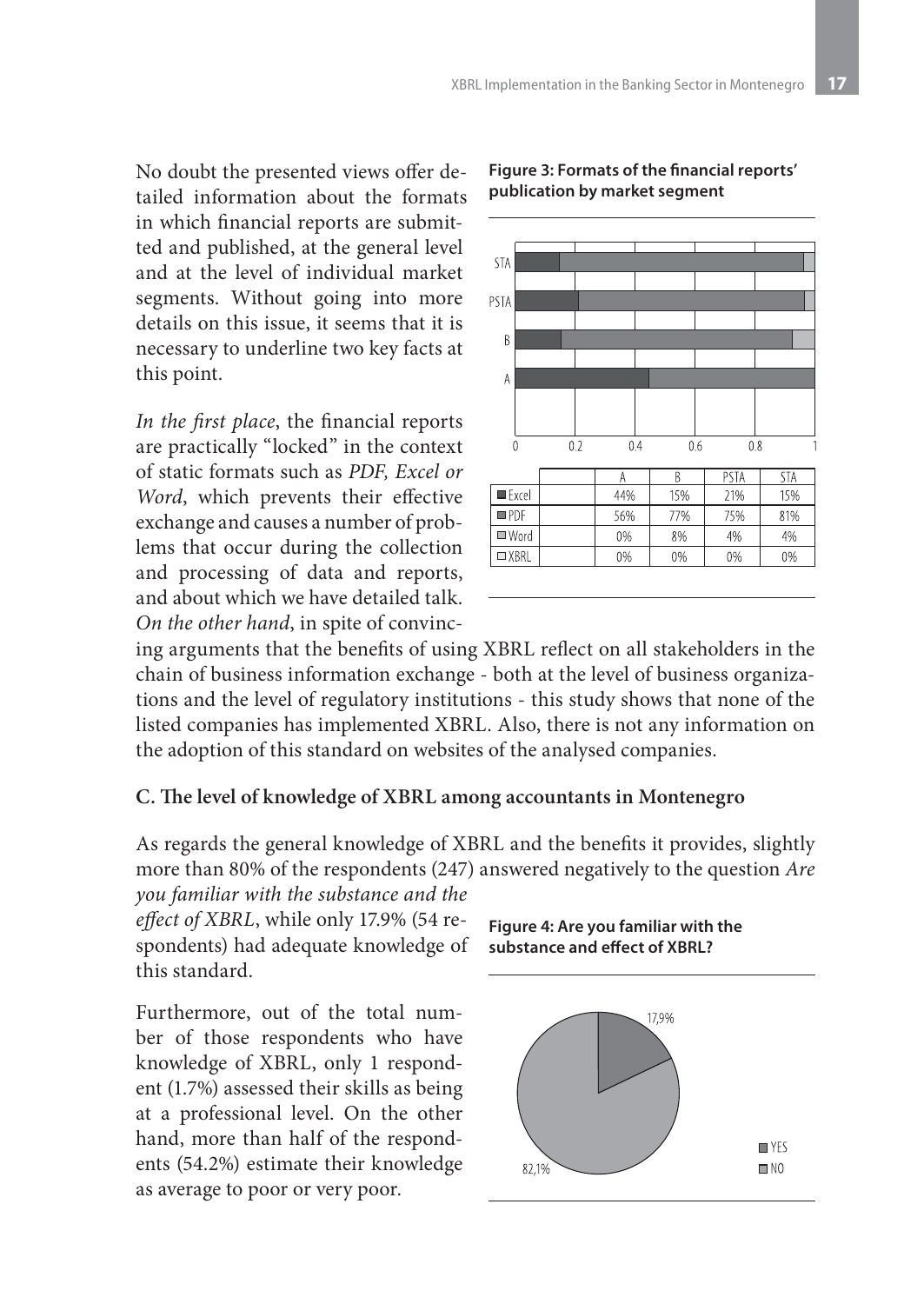**Figure 5: Assess the level of your knowledge of XBRL**



By comparison, 49.3% of the respondents in the *Nel and Steenkamp survey*  [7] state that they have never heard of XBRL, 45% assess their knowledge as minimal, while only 5.7% claim to possess professional knowledge of this standard.

In addition, the cross-tabulation shows the *extent to which the industry that the respondents work in influences their understanding of the substance and effects of the implementation*.

#### **Table 1 - @9 \* @21 Cross-tabulation**

|                            |            |                | Are you familiar with the substance<br>and the effect of implementation of<br>XBRL@21 |           | Total   |
|----------------------------|------------|----------------|---------------------------------------------------------------------------------------|-----------|---------|
|                            |            |                | <b>YES</b>                                                                            | <b>NO</b> |         |
| Industry of the company@10 | Budgetary  | Count          | 10                                                                                    | 55        | 65      |
|                            |            | % within @10   | 15.38%                                                                                | 84.62%    | 100.00% |
|                            |            | % within @21   | 18.52%                                                                                | 22.27%    | 21.52%  |
|                            | Finance    | Count          | 14                                                                                    | 26        | 40      |
|                            |            | % within @10   | 35.00%                                                                                | 65.00%    | 100.00% |
|                            |            | % within @21   | 25.93%                                                                                | 10.12%    | 13.25%  |
|                            | Others     | Count          |                                                                                       | 3         |         |
|                            |            | % within $@10$ | 25.00%                                                                                | 75.00%    | 100.00% |
|                            |            | % within @21   | 1.85%                                                                                 | 1.21%     | 1.32%   |
|                            | Production | Count          | 4                                                                                     | 17        | 21      |
|                            |            | % within $@10$ | 19.05%                                                                                | 80.95%    | 100.00% |
|                            |            | % within @21   | 7.41%                                                                                 | 6.88%     | 6.95%   |
|                            | Regulator  | Count          | 0                                                                                     | 6         | 6       |
|                            |            | % within $@10$ | 0.00%                                                                                 | 100.00%   | 100.00% |
|                            |            | % within @21   | 0.00%                                                                                 | 2.43%     | 1.99%   |
|                            | Service    | Count          | 25                                                                                    | 141       | 166     |
|                            |            | % within $@10$ | 15.06%                                                                                | 84.94%    | 100.00% |
|                            |            | % within @21   | 46.30%                                                                                | 57.09%    | 54.97%  |
| Total                      |            | Count          | 54                                                                                    | 248       | 302     |
|                            |            | % within $@10$ | 17.88%                                                                                | 82.12%    | 100.00% |
|                            |            | % within @21   | 100.00%                                                                               | 100.00%   | 100.00% |

It is observed that the number of respondents who have knowledge of XBRL is greatest among the group who work in the service industries (46.30%). However, the respondents in this group outnumber by a huge margin those in other groups, which may represent a limitation to the results we have obtained. Therefore, we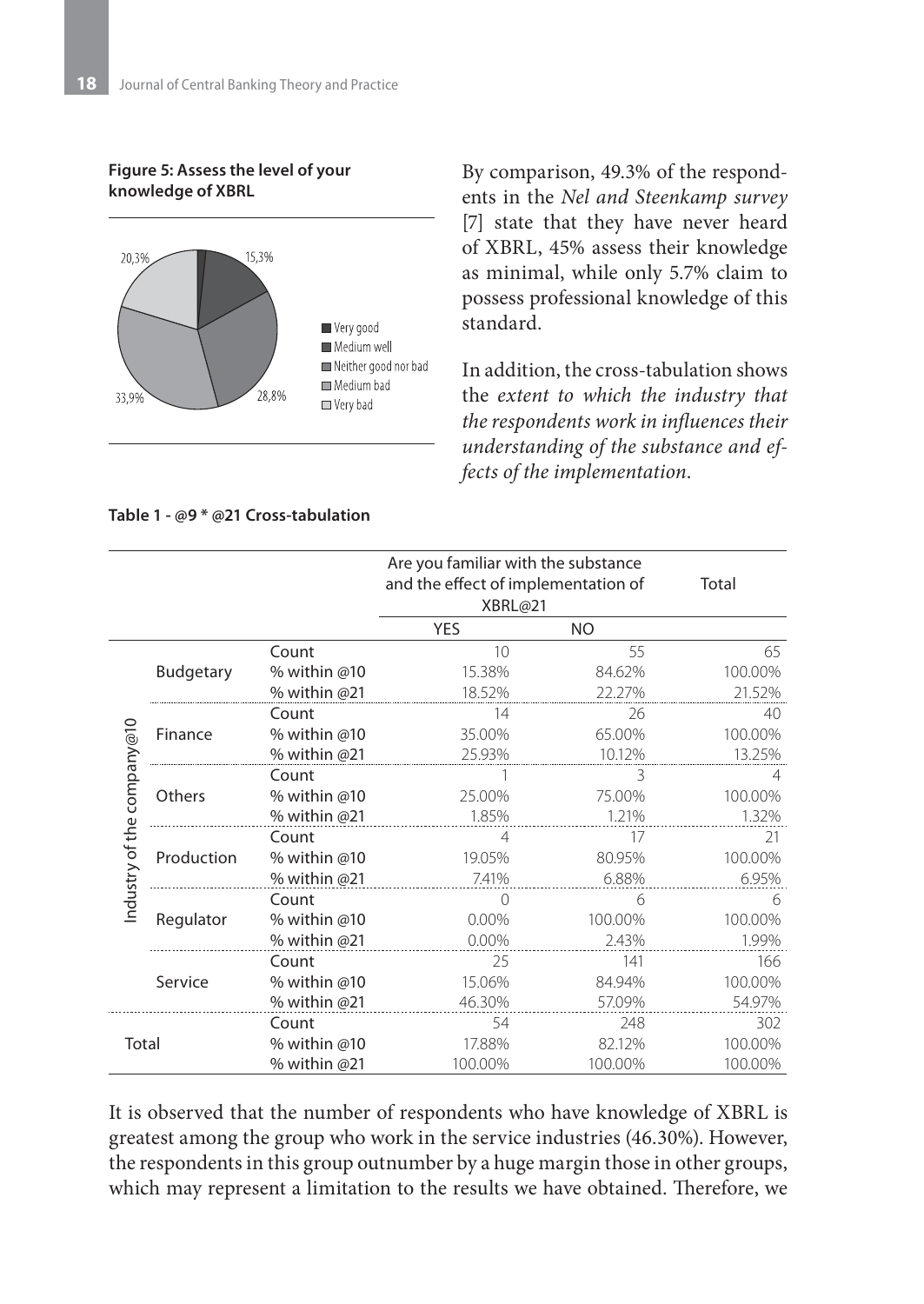should further enhance the analysis so that it comprises the level of knowledge of XBRL within each group. These data are precisely what changes the picture since 84.94% of the respondents in this group have no knowledge of XBRL.

**However, in contrast to the previous example, not only do the respondents working in finance have a high level of knowledge of XBRL in comparison to the other groups, but also within the very group itself. This is mainly due to the fact that the financial sector is one of the leaders in the implementation of XBRL at the global level, since we noted that the first implementation of XBRL was made in the field of finances.**

# **Instead of a conclusion**

Finally, the analysis of the institutional and regulatory framework has enabled us to get an idea of the main characteristics of the existing systems for reporting and data collection prescribed by the regulatory body, which will serve as the basis for adequate consideration of the XBRL standard application.

Currently, the existence of multiple regulators with different levels of development and different standards when submitting financial statements seems to be one of the main challenges at the national level. It has already been pointed out that during the formation of a company's accounting documents, accounting data is entered into a database, where they are further processed. Then upon their manual or electronic submission, the forms of financial statements are submitted to the relevant regulatory agencies, usually in paper form since there is basically no direct communication between their accounting applications. Even if the reports are exchanged electronically, recipients rarely use them immediately. The reason for this is quite simple and well known, in fact, different accounting applications produce financial reports in a variety of presentation formats that are not generally compatible with each other.

The regulatory agencies usually manually transcribe the information from the completed forms and enter it in various reports and accounting applications, which is not only labour intensive process, but leaves room for the occurrence of errors. Hence, due to possible mistakes that often occur during re-entry, data must be compared again with paper forms - a costly, unproductive and timeconsuming process.

Thus, the data are currently available in several formats, which prevent their effective exchange and leads to inconsistencies. Since a standardized way of com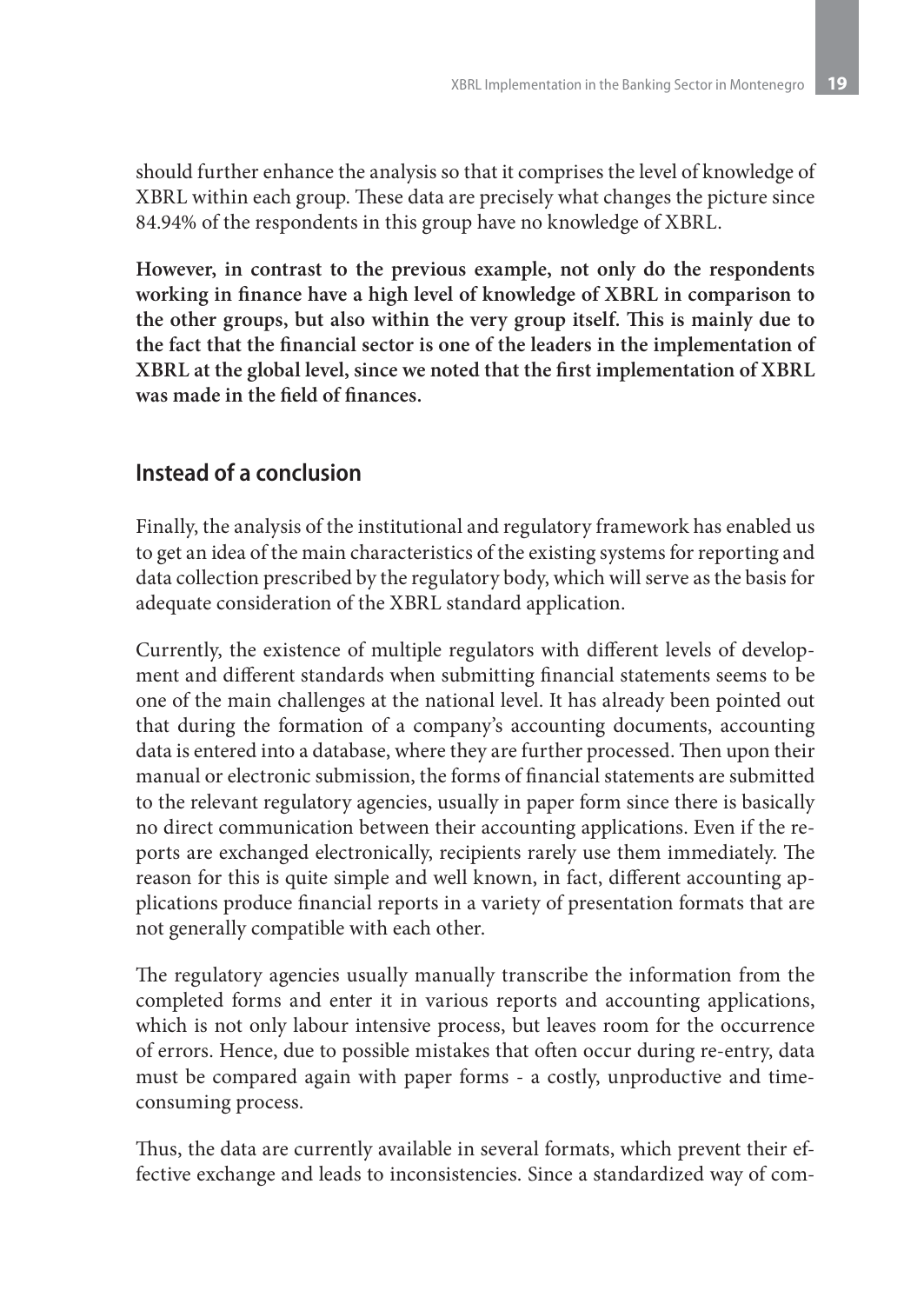munication between regulators and companies, as well as between regulatory agencies, has not been established, companies must submit the same information and reports from different agencies several times, which not only requires additional resources but also diverts time and resources away from the primary business activity. Although the appropriate regulatory agencies have launched a number of new approaches in the electronic reporting with the aim of simplifying and automating the process of information exchange, it should be noted that there is still no unified approach to infrastructure development, including software systems and a unified database that would be available to different agencies, that would reduce the total cost of at the state level.

Thus, the ease in supply of financial information to different or the same institution is of special importance and it is necessary to provide as soon as possible. This means that information should be provided only once (only-once principle). Application of this principle in the field of accounting means that, during the same accounting period, the company does not have to provide the same financial information to state regulators more than once.

Finally, the problems revealed in the paper confirm that the basic condition of data exchange and information between different information systems is to impose reaching an agreement on the compatibility of communications protocols.

Therefore, XBRL offers a sort of pre-formulated solution to the problem since the implementation of this standard in the first place provides the possibility of reaching an agreement on how information will be exchanged.

Recognizing the mentioned limitations, we believe that the XBRL can be successfully implemented in Montenegro. To support this statement, we pointed out to numerous assumptions, including: the consolidation of the financial sector (particularly banking), establishment of macroeconomic stability, computerization, and so on. In the last few years, much has been done in the field of computerization and directing the state administration towards e-business and *Web* services.

Finally, it is necessary to add that, paradoxically, we find ourselves now in a fairly favourable situation because the underdeveloped systems can be adapted almost immediately to the latest standards and trends. The same is the case with the training of staff.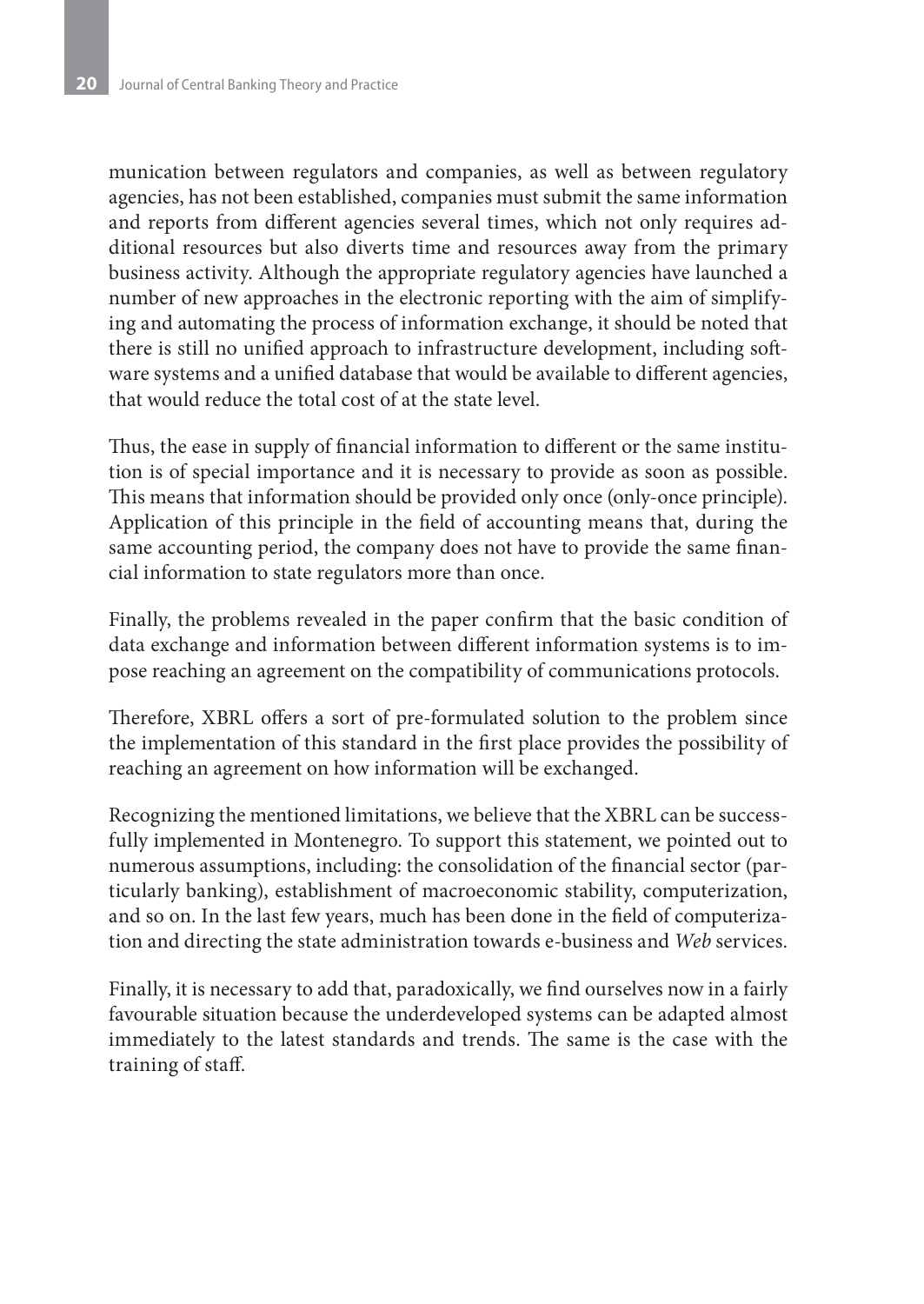# **REFERENCES**

- 1. Accounting and Corporate Regulatory Authority (ACRA), http://www.acra.gov.sg (accessed on 22 May 2016)
- *2. Bergeon B. (2003) Essentials of XBRL, Hoboken, New Jersey, WILEY.*
- 3. Carolyn J. Cordery, Carolyn J. Fowler and Khairil Mustafa, *A solution looking for a problem: factors associated with the non-adoption of XBRL*, Pacific Accounting Review, Vol.23 No.1, 2011, Emerald Group Publishing Limited.
- 4. *Committee of European Banking Supervisors, Annual Report*, 2007. The report is available at: http://www.eba.europa.eu/cebs-archive (accessed on 19.02.2015)
- 5. Debreceny, R., Farewell, S., Piechocki, M., Felden, C. and Graning, A., *Does it ad up? Early evidence on the data quality of XBRL filings to the SEC*, Journal of Accounting & Public Policy, Vol. 29, 2010, pp. 296-306.
- 6. Fabris, N., *The History of Money in Montenegro, Journal of Central Banking Theory and Practice, 2015, 1, pp. 5-18*
- *7. Hoffman C., Watson L. (2010) XBRL for Dummies, Indianapolis, WILEY publishing, Inc.*
- 8. http://www.eba.europa.eu/cebs-archive (downloaded on 4.10.2015).
- 9. https://www.aicpa.org/InterestAreas/FRC/AccountingFinancialReporting/ XBRL/Pages/BenefitsandPotentialUsesofXBRL.aspx (accessed on 23.02.2017.)
- 10. https://www.centralbank.ie/regulation/industry-sectors/credit institutions/ Documents/CRD\_returns\_to\_CBI\_in\_xbrl.pdf (accessed on 23.02.2017)
- *11. Report on the Observance of Standards and Codes (ROSC)*, page 16 The report is available at: http://crinfo.worldbank.org/wbcrinfo/node/45, (accessed on 06.10.2015)
- 12. Malinić, S., *Integrisano izveštavanje preduzeća*, Zbornik radova sa XLIV. Simpozijuma Saveza računovođa i revizora Srbije: Računovodstveno regulatorno okruženje: podsticaj ili ograničenje privrednog rasta, Zlatibor, 2013, str. 21-42.
- 13. Martić, V., *XBRL kao pretpostavka unaprijeđenja kvaliteta finansijskog izveštavanja*, Zbornik radova sa XLIV Simpozijuma Saveza računovođa i revizora Srbije, Zlatibor, 2013, str.106-131.
- *14. Nel, G.F., Steenkamp, L.P., 2008, An exploratory Study of Chartered Accountants' awareness and Understanding of XBRL, Meditari Accountancy Research, 16 (1), 79-93.*
- 15. Standard Business Reporting (SBR), Australia, COAG-reporting, 2012 (accessed on 1 June 2016.)